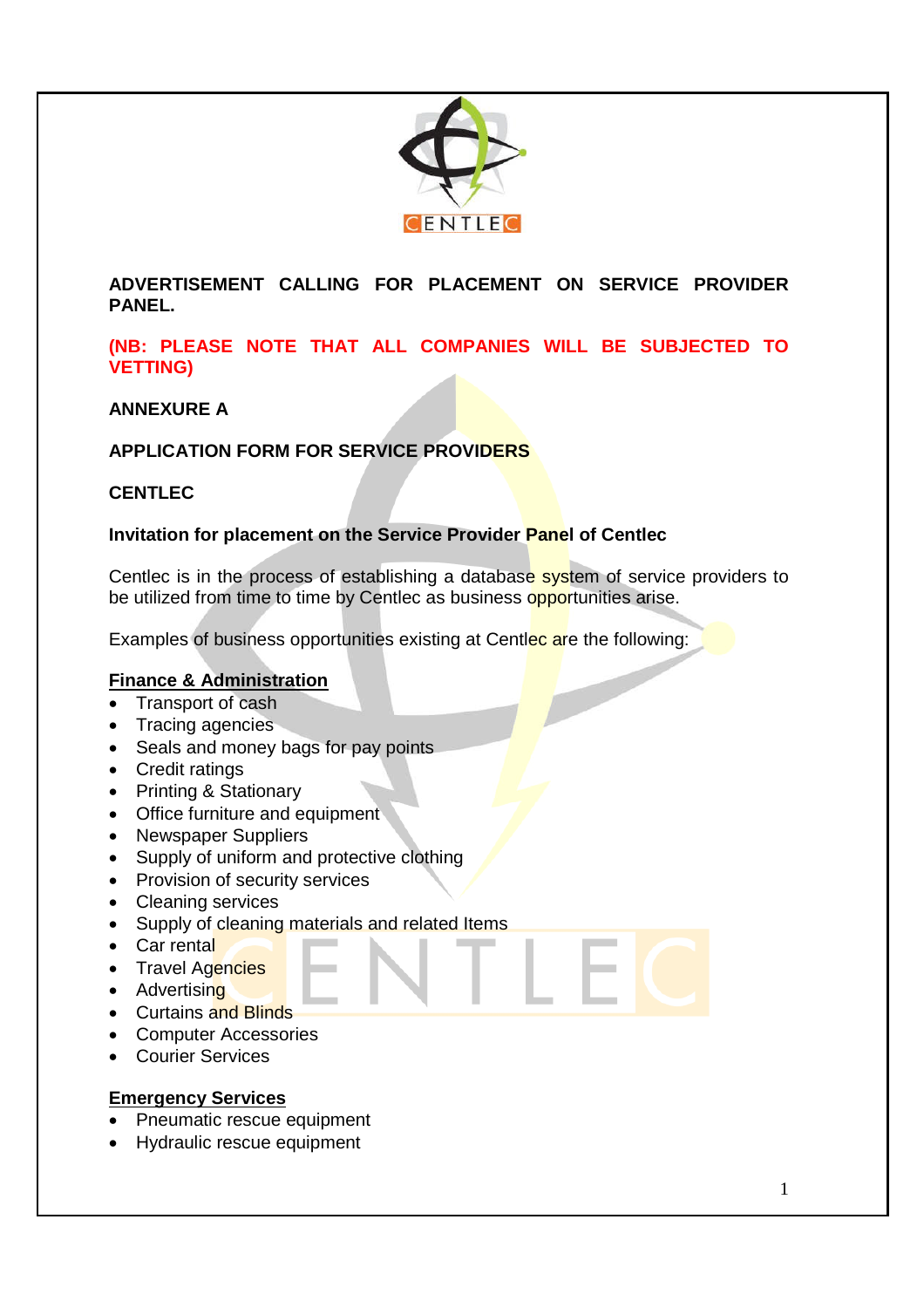

- Lubricants
- Fire fighting equipment
- Electrically driven power tools
- Petrol driven power tools
- Portable fire fighting pumps

#### **Specialized Services**

- Accredited laboratories
- Accredited inspection authority
- Surveying and rezoning
- Skills development and training
- Recruitment Consultants
- GIS Consultants
- Legal work such as labour law, litigation
- Contracts, deeds and conveyance, and Debt collection
- Printing and Design
- Financial Consultants/ Accounting firms
- Business Development support
- Marketing services and research
- Environmental Management

#### **Technical Services , Maintenance Equipments Supply**

- Provision of services such as erection of carports, kerbs fixing, electrical work, painting, and fencing.
- Geo-Hydrology
- Consulting Engineering
- Building contractors
- Building Materials
- Information Technology Consumables
- Cellular
- Land-line telephones
- Air conditions (installing and repair)
- Partitioning and ceiling
- Supply of vehicles and related accessories
- Panel beating and spray painting
- Supply of coal
- Plumbing
- Servicing of equipment
- Repairs of alarm systems
- Waterproofing
- Electrical Commodities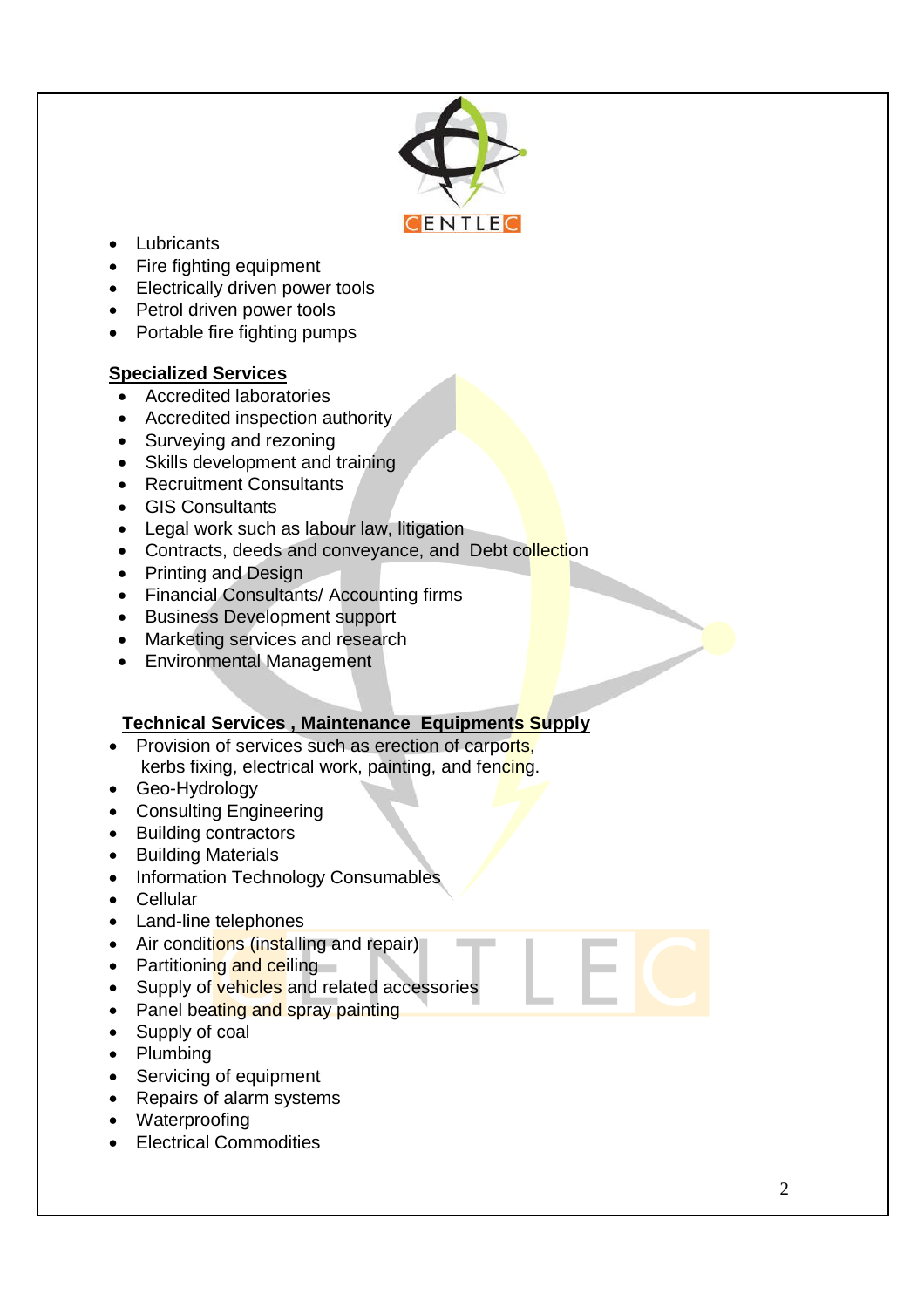

- Tools, Plants and equipments
- Electronic Components and instruments
- Earthmoving Equipments
- Fuel
- Metals(lead, copper, pipes, tubing, plates, sheets etc)
- Material Handling (forklifts, cranes hoists etc)
- Civil Works
- Civil Engineers
- Electrical Engineers/ Contractors
- Consultants
- Stationers

#### **Event Management**

- Provision of catering services
- Transport Services
- Sound systems
- **Decorations**
- $\bullet$
- Guest Houses
- Venue for conferences
- Performers
- Wholesalers (Office Groceries, Beverages etc.)
- Corporate Gifts
- Promotional Items

#### **Community Services**

- Burial services
- Horticulture
- Gardening Services
- Environmental impact assessment
- Waste Management
- Photographic and videos

#### *NB: In order to be registered on the Centlec supplier database of products and services, application forms must be submitted for the attention of:*

**Mr. K. Radebe** Supply Chain Management Unit **Centlec** Private Bag X14 9324

Centlec (Pty) Ltd 30 Rhodes Avenue BLOEMFONTEIN **Oranjesig**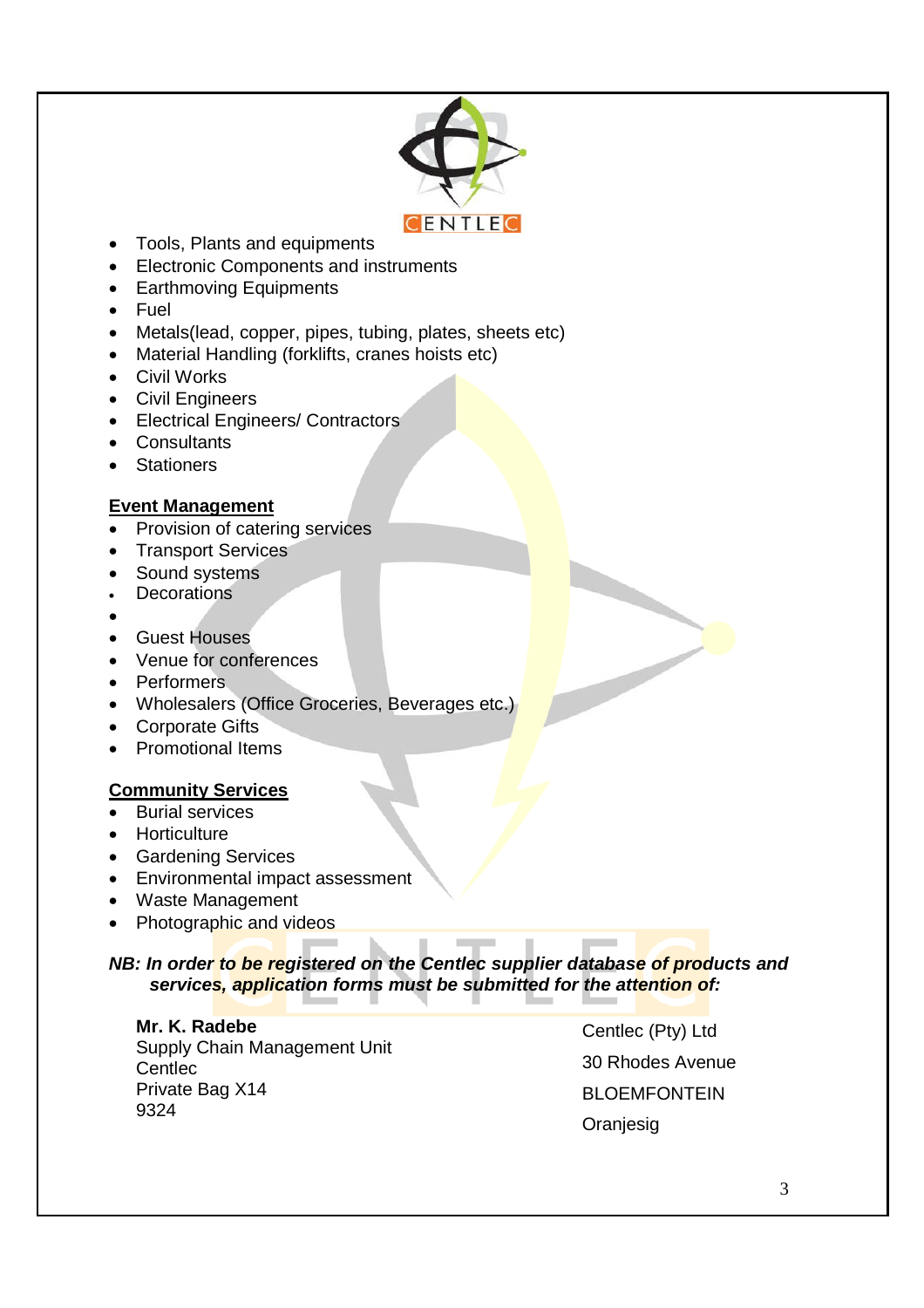

Fax: (051) 405-8532

E-mail: radebek@centlec.co.za or koahok@centlec.co.za,

# **All supplier information will be treated strictly confidential.**

(Insert personal income tax number if a one person business and personal income tax numbers of partners, if a partnership)

| 2.                                                                                                 |  |  |  |  |  |
|----------------------------------------------------------------------------------------------------|--|--|--|--|--|
| 3.                                                                                                 |  |  |  |  |  |
|                                                                                                    |  |  |  |  |  |
| . <i>. .</i>                                                                                       |  |  |  |  |  |
| 5.                                                                                                 |  |  |  |  |  |
|                                                                                                    |  |  |  |  |  |
|                                                                                                    |  |  |  |  |  |
|                                                                                                    |  |  |  |  |  |
|                                                                                                    |  |  |  |  |  |
|                                                                                                    |  |  |  |  |  |
|                                                                                                    |  |  |  |  |  |
|                                                                                                    |  |  |  |  |  |
| (E.g. Partnership, company, cc, one person business etc.)                                          |  |  |  |  |  |
|                                                                                                    |  |  |  |  |  |
|                                                                                                    |  |  |  |  |  |
| (E.g. Main contractor, supplier, professional service provider, joint<br>venture, consortium etc.) |  |  |  |  |  |
|                                                                                                    |  |  |  |  |  |
| 15. Total number of employees:                                                                     |  |  |  |  |  |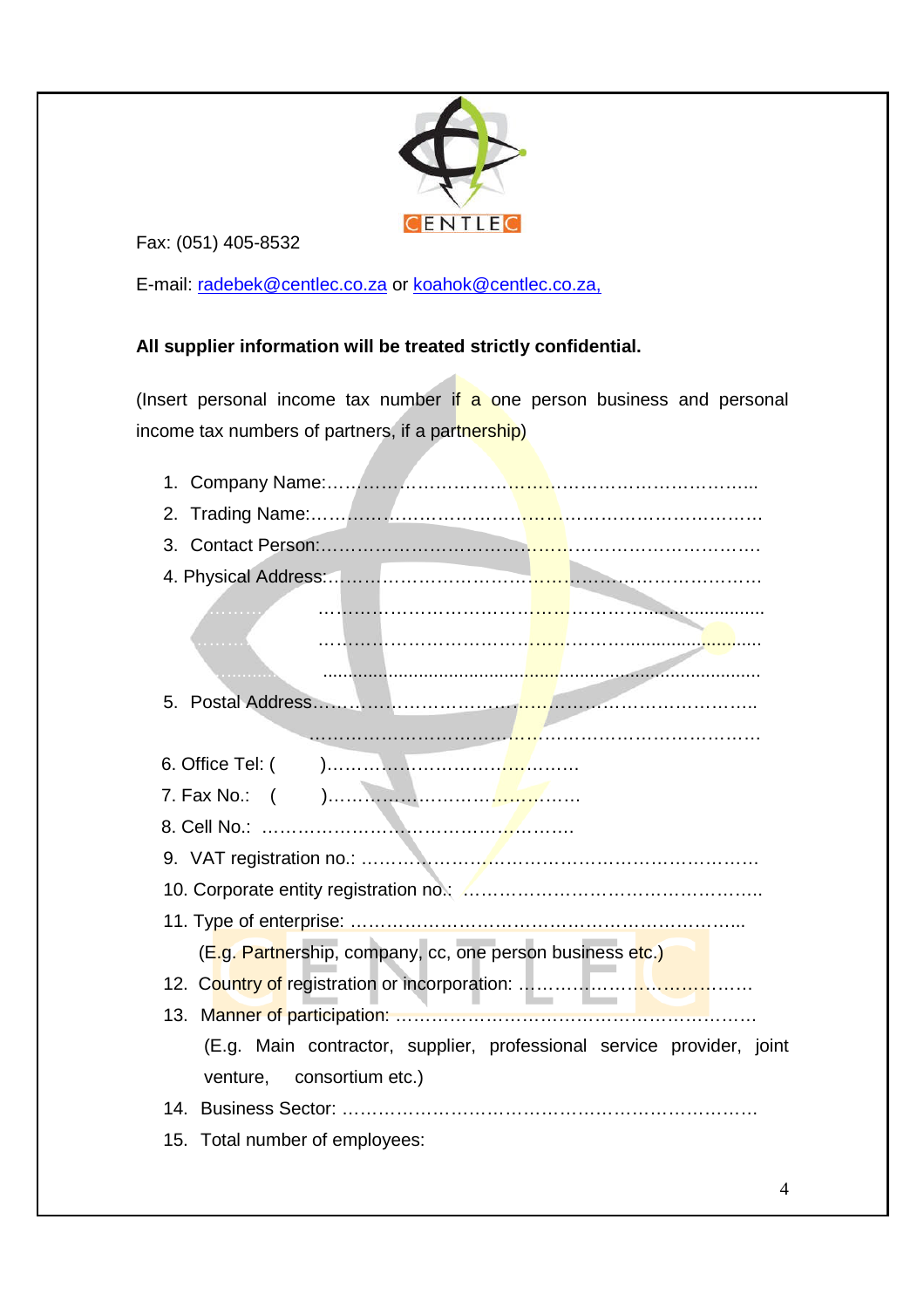

Part time: ……………………………………………………………………............

16.Did your firm exist under a previous name? (Y/N): ……………………...

If yes, what was its previous name? ……………….................................. 17. Who were the owners/partners/directors? ………………………………...

18. List all the proprietors and shareholders by name, identity number, citizenship and shareholding:

| <b>Title</b> | <b>Name</b> | Race | Gender | <b>Disabled</b> | % of time devoted |
|--------------|-------------|------|--------|-----------------|-------------------|
|              |             |      | M/F    | Yes/No          | to enterprise     |
|              |             |      |        |                 |                   |
|              |             |      |        |                 |                   |
|              |             |      |        |                 |                   |
|              |             |      |        |                 |                   |
|              |             |      |        |                 |                   |
|              |             |      |        |                 |                   |
|              |             |      |        |                 |                   |
|              |             |      |        |                 |                   |
|              |             |      |        |                 |                   |

19. Management Structure: (*Percentage of management on executive level in each of the following groups*)

| % African male   | % Coloured male          | % Indian male                 | % White male   |
|------------------|--------------------------|-------------------------------|----------------|
|                  |                          |                               |                |
| % African female | <b>% Coloured female</b> | $\frac{1}{2}$ % Indian female | % White female |
|                  |                          |                               |                |

**"Women-owned Enterprises (WOE)"** means an enterprise where at least 50% of the voting shares or interests are held and controlled by Women, and Women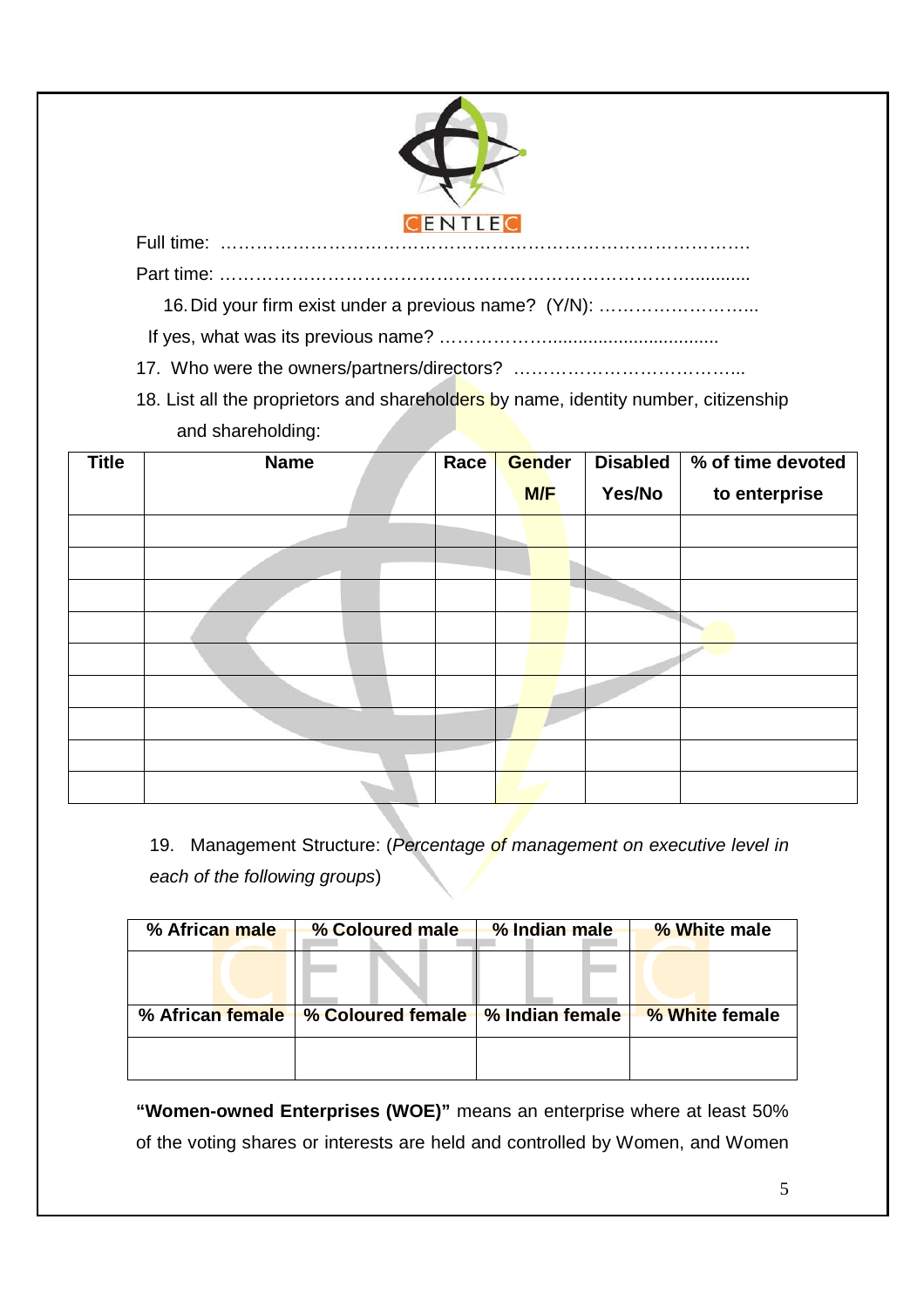

in the enterprise have not been given voting shares or interest just to capture or retain contracts, and Women participate in the day to day management and decision-making of the enterprise and have the aptitude and potential to understand all issues involved in the running of the enterprise including knowledge of the product and market within which their enterprise operates. The WOE must have a sales or turnover of less than R25 million a year.

Based on the above definitions, does your enterprise qualify as:

| 1. |                                          |
|----|------------------------------------------|
| 2. | WOE enterprise (y/n):                    |
| 3. |                                          |
| 4. | Is your business:                        |
|    | (Please tick)                            |
|    | An agent                                 |
|    | Manufacturer                             |
|    | <b>Distributor</b>                       |
|    | Consultant                               |
|    | Contractor                               |
|    | <b>Provider of Professional services</b> |
|    | Other (specify)                          |
|    |                                          |

# PART B – FINANCIAL

- 1. Are there any pending legal proceedings or previous judgments against your business or has your business ever been declared bankrupt? (y/n): …………………
- 1.1 If yes, please elaborate …………………………………………………………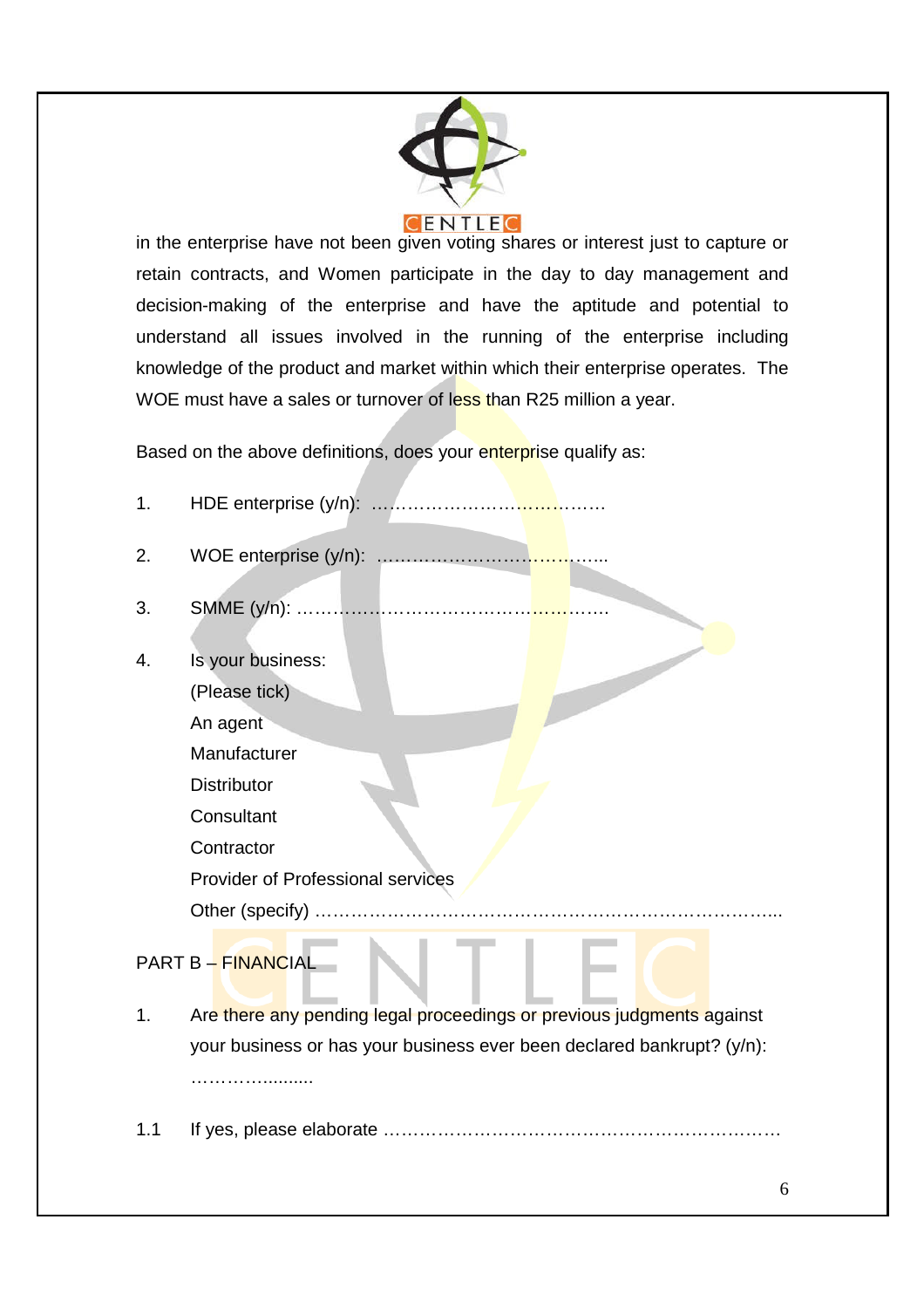

………………………………………………………………………………………

2.1 If yes, please provide copy of certificate.

# PART E – SAFETY

- 1. Does your business have an Occupational Health and Safety Policy complying with the Occupational Health and Safety Act 9 (OHASA)? (Y/N): ………………………………………………………………………
- 2. Are you registered with Compensation of Occupational Injuries and Diseases Act (COID)? (y/n): ……………………………………………

2.1If yes, please provide COID registration number: ……………………………….

# PART F – ENVIRONMENTAL

- 1. Do you have an Environmental Policy in place? (y/n): ........................
- 2. Does your facility routinely work with any hazardous substances?  $(y/n)$ : …………………………….
- 3. Does your enterprise comply with applicable environmental legislation and policy? (y/n): ………………………………………………………………………

# PART G – HUMAN RESOURCES

- 1. Does your organization confirm to the requirements of employment equity? (y/n): …………………………………………………………………………………...
- 2. Briefly state your enterprise's empowerment and affirmative action policy:

………………………………………………………………………………………… …………………………………………………………………………………………  $\mathcal{L}^{\text{max}}$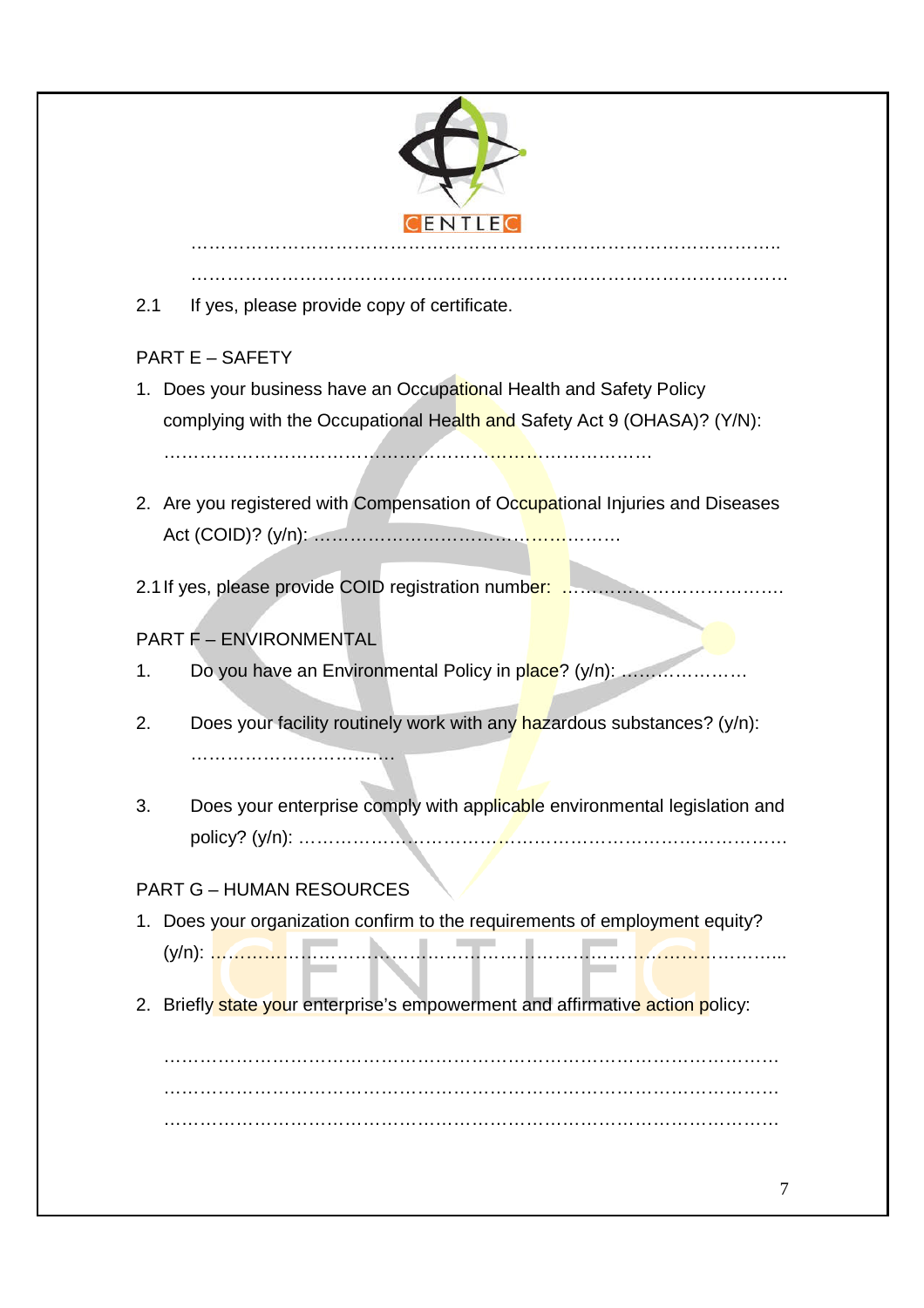

…………………………………………………………………………………………

………………………………………………………………………………………….

3. Provide proof of organizational capability and practice profile to deliver the required supplies or services: (If insufficient space, the information may be provided as a separate annexure)

………………………………………………………………………………………… ………………………………………………………………………………………… ………………………………………………………………………………………… ………………………………………………………………………………………… ………………………………………………………………………………………….

4. Provide proof of personnel capacity and experience (if insufficient space, the information may be provided as a separate annexure)

……………………………………………………………………………………………… ……………………………………………………………………………………………… ……………………………………………………………………………………………… ……………………………………………………………………………………………… ………………………………………………………………………………………………

# **DECLARATION OF INTEREST**

- 1. No bid will be accepted from persons in the service of the state<sup>\*</sup>.
- 2. Any person, having a kinship with persons in the service of the state, including a blood relationship, may make an effort or offers in terms of this invitation to bid. In view of possible allegations of favoritism, should the resulting bid, or part thereof, be awarded to persons connected with or related to persons in service of state, it is required that the bidder or their authorized representative declare their position in relation to the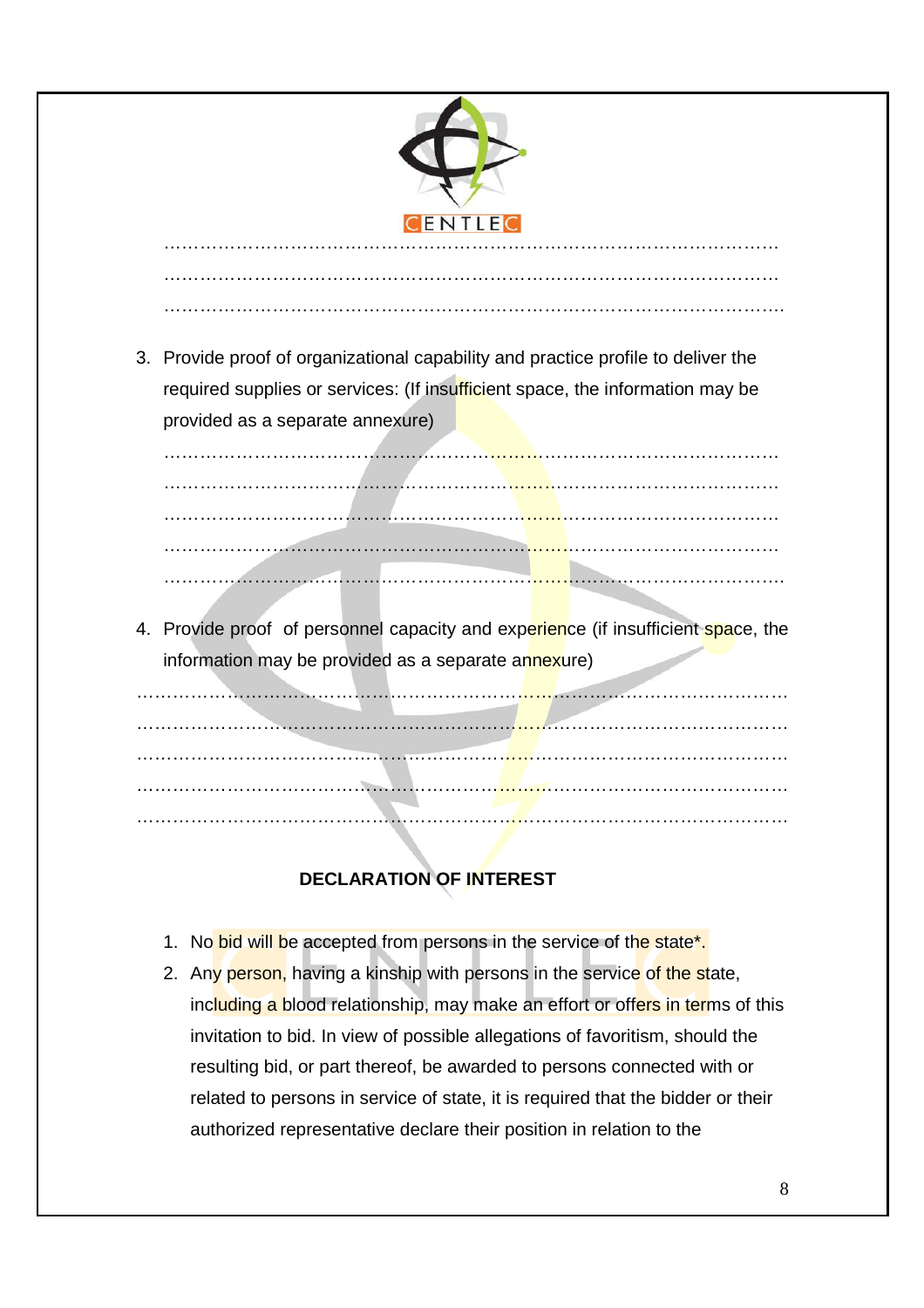

evaluating/ adjudicating authority and/ or take an oath declaring his/her interest.

- **3. In order to give effect to the above, the following questionnaire must be completed and submitted with the bid.**
	- 3.1 Full Name:……………………………………………………….. 3.2 Identity Number:…………………………………………………. 3.3 Company Registration Number:………………………………. 3.4 Tax reference Number:………………………………………… 3.5 VAT Registration Number:……………………………………… 3.6 Are you presently in the service of the state\* **YES/NO** 3.6.1 If so, furnish particulars. ………………………………….. ……………………………………… 3.7 Have you been in the service of the state for the past **YES/NO** twelve months? 3.7.1 If so, furnish particulars. …………………………………… …………………………………… ------------------------------------------ \*MSCM Regulations: "in the service of the state" means to be- (a) a member of- (i) any municipal council; (ii) any provincial legislature; or (iii) the national Assembly or the national Council of provinces; (b) a member of the board of directors of any municipal entity; (c) an official of any municipality or municipal entity; (d) an employee of any national or provincial department, national or provincial public entity or constitutional
	- institution within the meaning of the Public Finance Management Act, 1999 (Act No.1 of 1999);
	- (e) a member of the accounting authority of any national or provincial public entity; or
	- (f) an employee of parliament or a provincial legislature.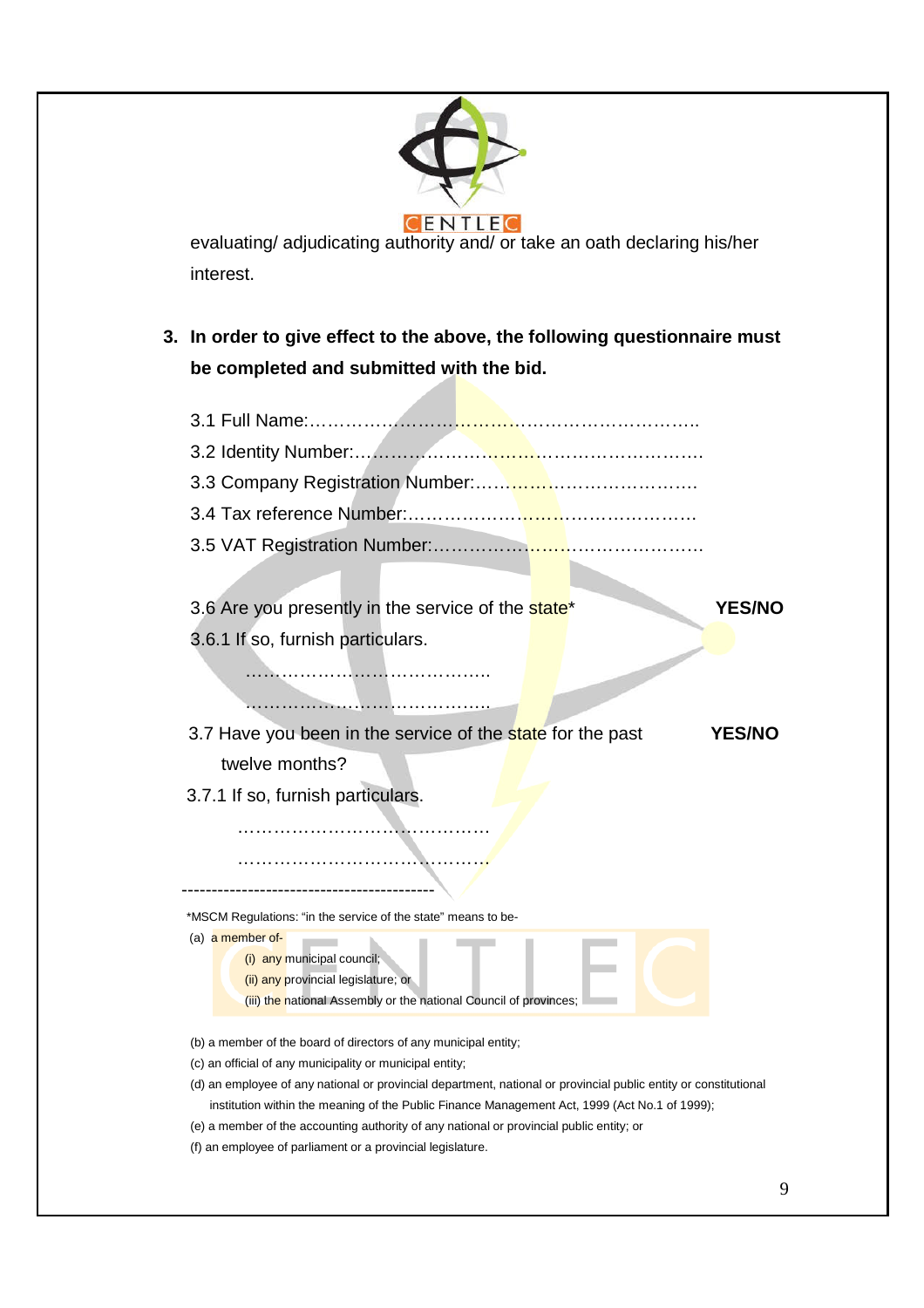

- 3.8 Do you have any relationship (family, friend, other) with **YES/NO** persons in the service of the state and who may be involved with the evaluation and or adjudication of this bid?
- 3.8.1 If so, furnish particulars.

……………………………<mark>…………</mark>……

……………………………………………..

……………………………………<mark>…</mark>

…………………………………………<mark>…</mark>

3.9 Are you, aware of any relationship (Family,friend,other) **YES/NO** between a bidder and any persons in the service of the state who may be involved with the evaluation and or adjudication of this bid?

3.9.1 If so, furnish particulars.

3.10 Are any of the company's directors, managers, **YES/NO** principal shareholders or stakeholders in the service of the state?

3.10.1 If so, furnish particulars.

……………………………………………

…………………………………………………………

- 3.11 Are any spouse, child or parent of the company's **YES/NO** directors, managers, principal shareholders or stakeholders in service of the state?
- 3.11.1 If so, furnish particulars.

…………………………………………… ……………………………………………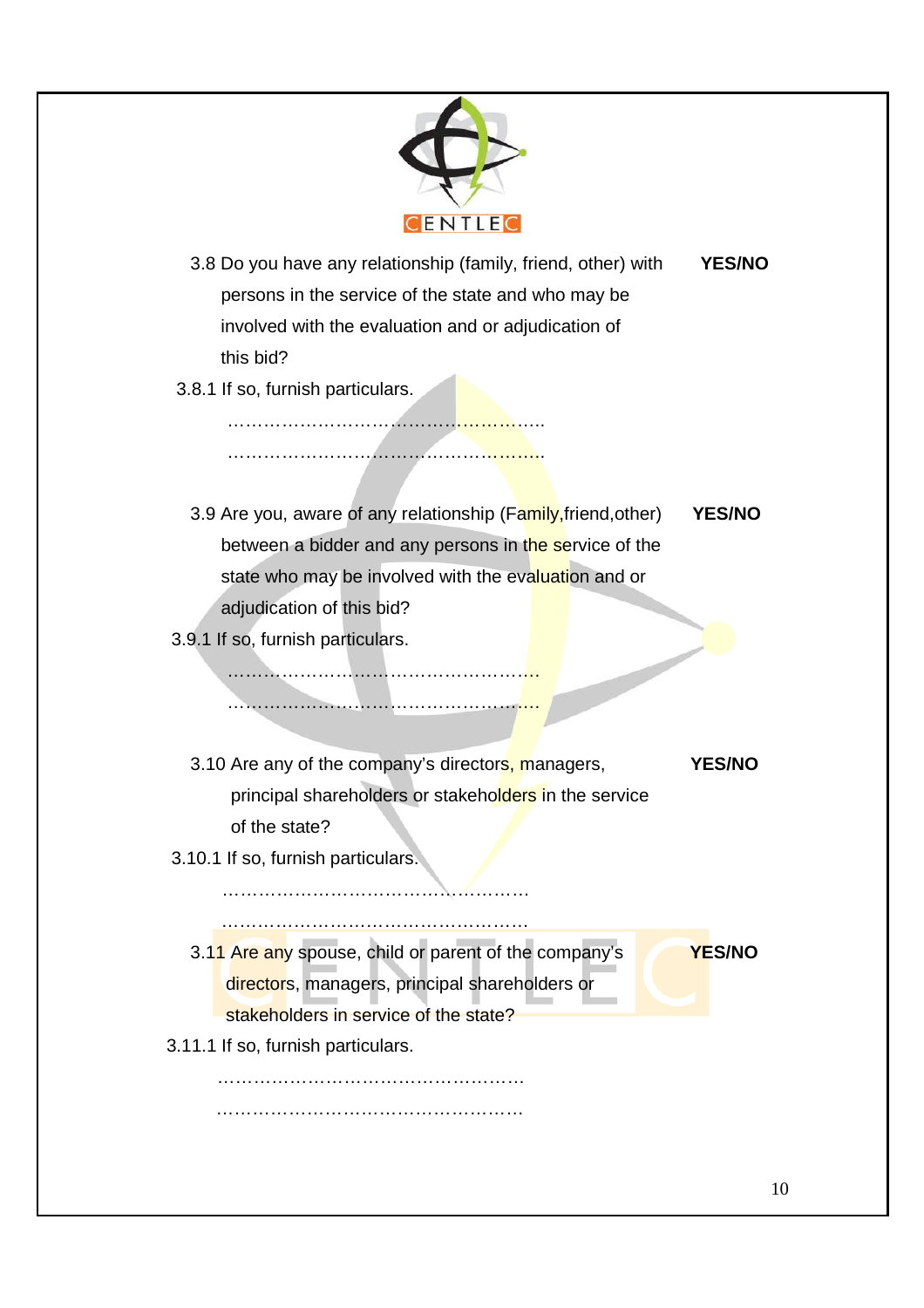

Signature: …………………………………….